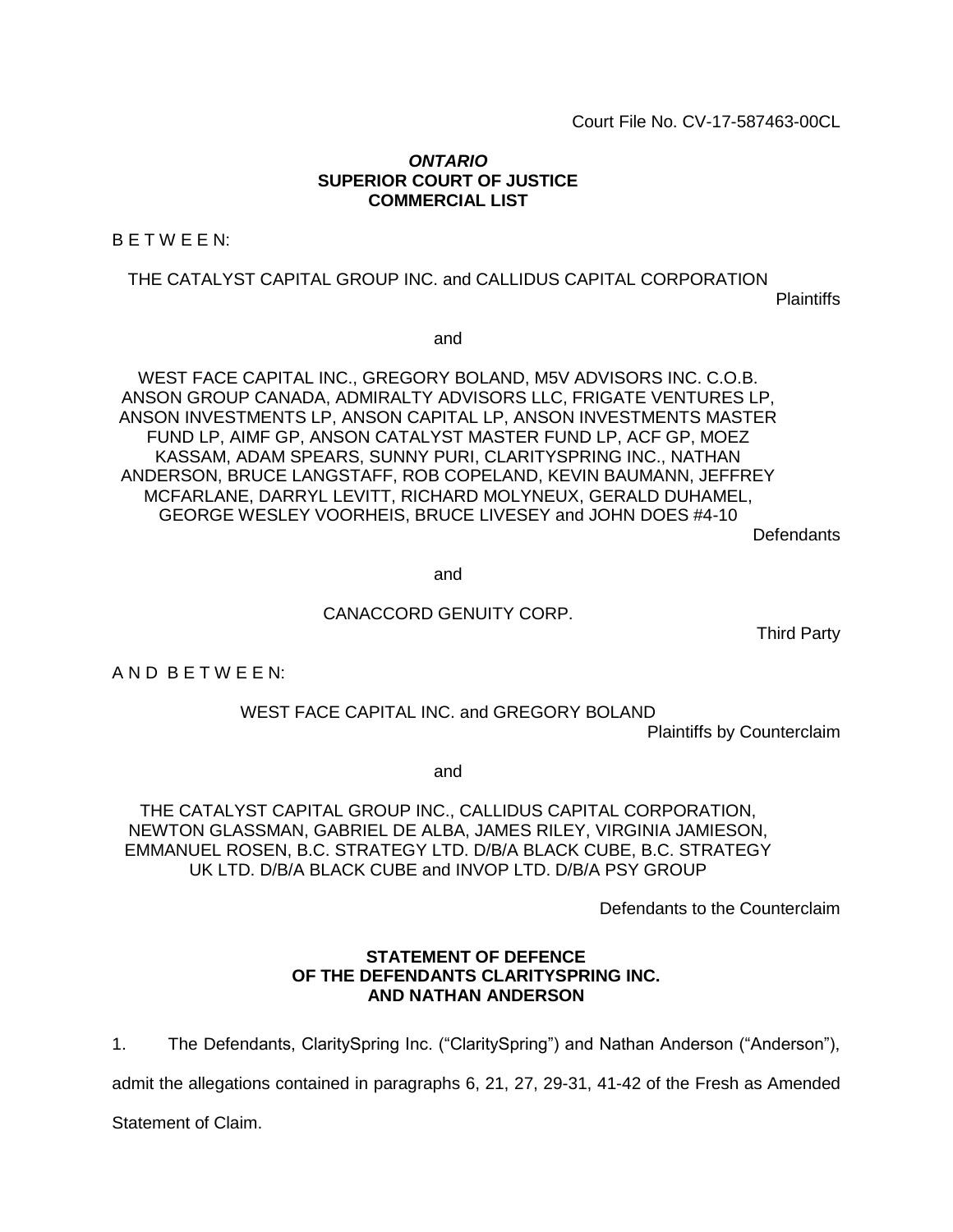2. ClaritySpring and Anderson have no knowledge or insufficient knowledge with which to admit or deny the allegations contained in paragraphs 7, 10-18, 23-24, 32, 33, 43, 46-54 of the Fresh as Amended Statement of Claim.

3. Except as expressly admitted herein, ClaritySpring and Anderson deny the allegations contained in each and every other paragraph of the Fresh as Amended Statement of Claim.

#### **Background – ClaritySpring and Anderson**

4. Anderson is an individual residing in New York City, New York. He is a designated Chartered Financial Analyst and Chartered Alternative Investment Analyst. He also holds U.S. Series 7, 24, 63, 79, and 82 securities licenses.

5. ClaritySpring is a corporation incorporated pursuant to the laws of Delaware with a head office in New York City, New York. Anderson is a director, shareholder and the chief executive officer of ClaritySpring.

6. ClaritySpring was founded by Anderson in 2012, and was initially focused on delivering technology solutions to help aid in hedge fund and private equity fund due-diligence. Initially, Anderson worked on ClaritySpring part-time while maintaining full-time employment at a New York City boutique investment bank, where he was responsible for hedge fund due-diligence and capital-raising.

7. While in his role at the investment bank, Anderson encountered several hedge funds and private equity funds which he believed were engaging in fraudulent practices. In mid-2014, Anderson made his first whistleblower submission to the United States Securities and Exchange Commission ("SEC"), in an effort to expose practices that troubled him. That whistleblower submission resulted in the successful prosecution of the hedge fund that was the subject of Anderson's submission.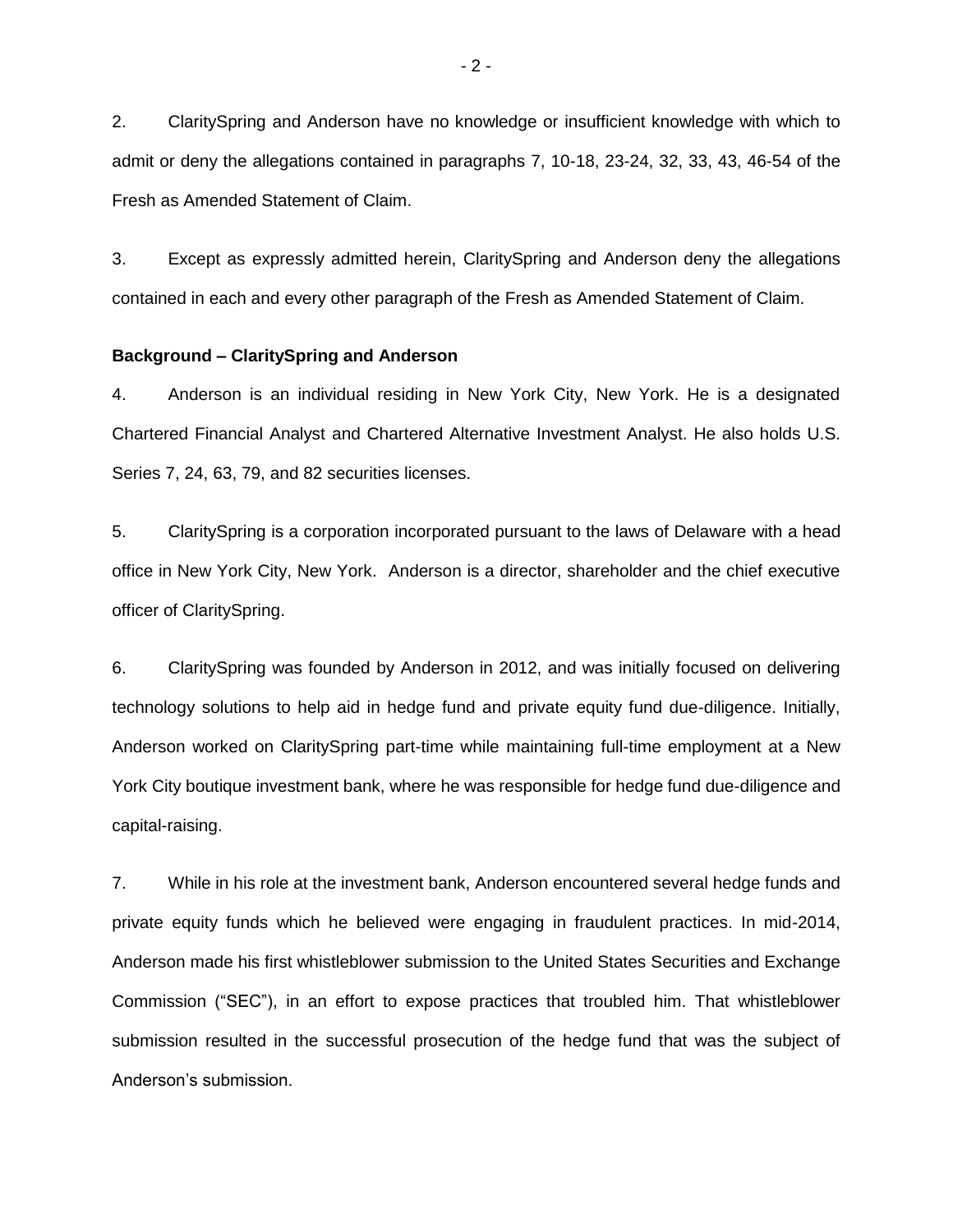8. In approximately March 2015, Anderson resigned from the investment bank to focus on ClaritySpring full-time, working to develop a hedge fund due-diligence technology platform. Anderson continued to learn through industry contacts about hedge funds that had engaged in what he believed to be fraudulent practices. Anderson, through ClaritySpring, made whistleblower submissions in relation to those funds.

9. Over time, Anderson learned how to prepare more detailed, research-backed whistleblower reports, which successfully attracted the attention of regulators and led to successful fraud charges by United States agencies.

10. Starting in approximately 2016, ClaritySpring began to shift its focus to whistleblower work. By late 2016, ClaritySpring had completed approximately 12 whistleblower cases.

11. Regulatory agencies like the SEC and the Ontario Securities Commission ("OSC") have whistleblower programs that offer potentially lucrative whistleblower awards for persons who provide information that results in successful regulatory prosecutions. However, it may take years for a regulatory prosecution to conclude and there is a high degree of uncertainty as to outcome.

12. As a result, ClaritySpring adopted two approaches to fund its ongoing whistleblower activities. First, ClaritySpring sought investors to make immediate monetary investments and share in the risk of ClaritySpring's whistleblower cases. Second, to the extent a whistleblower case involved a public security that was believed to be overvalued, ClaritySpring would short that security.

13. As part of ClaritySpring's whistleblower work, Anderson often communicated with members of the media. Like whistleblowers, investigative reporters and the media often play an important role in the process of vetting and exposing fraud, given their generally increased access to sources as compared to private fraud researchers.

- 3 -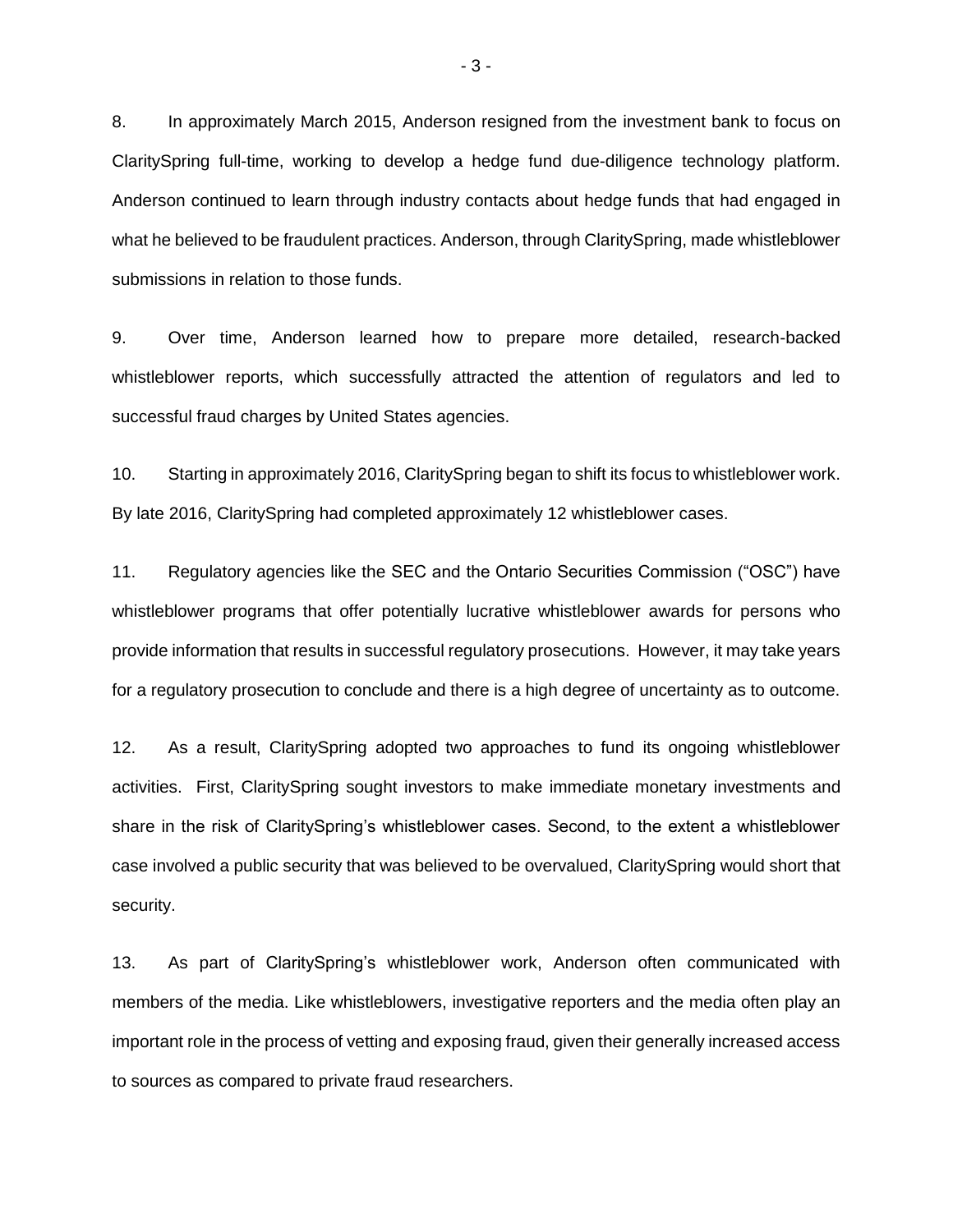#### **Introduction to Callidus and Catalyst**

14. In 2016, Anderson discovered a Twitter account called "StopTheScandal", which was posting about problems in The Catalyst Capital Group Inc. ("Catalyst") and/or Callidus Capital Corporation ("Callidus"), both of which are managed by the same individual, Newton Glassman ("Glassman"). The Twitter postings included a level of detail that suggested that the allegations merited further investigation.

15. Anderson contacted the person behind the "StopTheScandal" account, whose identity is unknown to Anderson, seeking additional details. That person suggested that Anderson contact certain borrowers of Catalyst who believed that Catalyst was engaging in deceptive lending practices.

16. In approximately November or December 2016, Anderson contacted Darryl Levitt ("Levitt"), Jeffrey McFarlane ("McFarlane"), and Gerald Duhamel ("Duhamel") to learn more information about Callidus. At their suggestion, Anderson attended a meeting in Canada on or about December 15, 2016, which was attended by borrowers including Levitt, McFarlane, Duhamel, and Richard Molyneux. These individuals' accounts of their experiences as borrowers of Callidus suggested to Anderson that Callidus' lending practices may be highly unethical.

#### **Research and Preparation of Whistleblower Reports**

17. The information Anderson reviewed about Catalyst and/or Callidus indicated to him that there was a disconnect between the information being disclosed to shareholders, and the positions being taken by Catalyst and/or Callidus in other contexts. In litigation with its borrowers, Catalyst and/or Callidus would take the position that their loans were severely impaired because the borrowing businesses were damaged. Meanwhile, their reports to their shareholders reported exemplary results, including limited loan losses and healthy collateral coverage.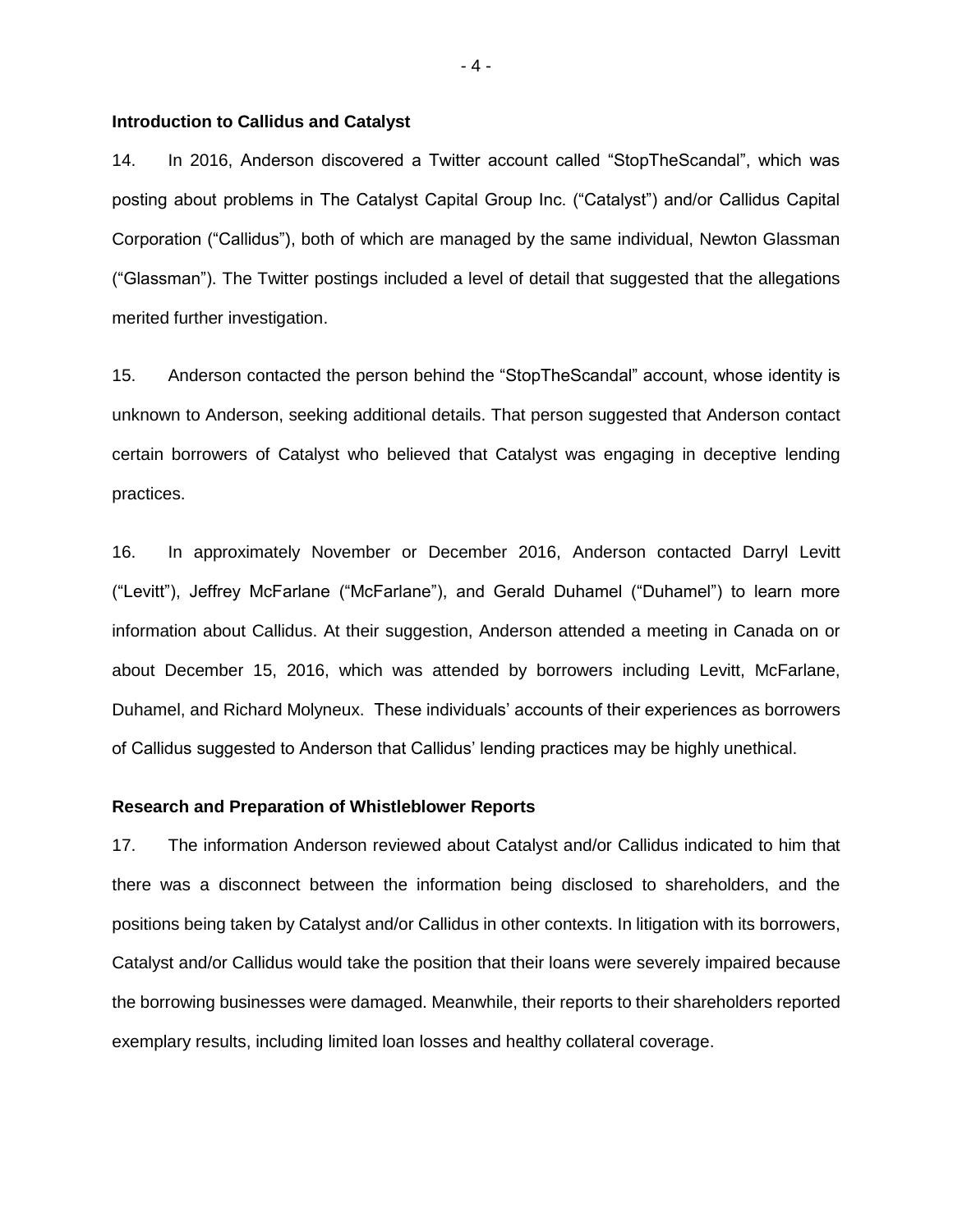18. Anderson conducted independent research to investigate the true state of affairs at Catalyst and Callidus. His sources of information included, among other things:

- (a) Bankruptcy, receivership, and court documents;
- (b) *Personal Property Security Act* and *Uniform Commercial Code* lien filings;
- (c) Discussions with numerous individuals, including former employees of Catalyst and Callidus, Catalyst investors, Catalyst counterparties, and members of Canada's financial services sector with knowledge of Catalyst, Glassman and other principals of Glassman-controlled entities;
- (d) Internet search results; and
- (e) Financial disclosures and other public filings of Callidus and other relevant companies.

19. Through this research, Anderson reviewed thousands of documents and communicated with over 30 sources. He reviewed such diverse material as stories from former employees, investor letters, presentations, and various fund materials.

20. As a result of his research, Anderson formed the view that Catalyst and Callidus were engaging in a scheme to artificially inflate the value of their assets. Catalyst and Callidus would move their impaired assets forward into new funds as new money came in, essentially using new money to pay out old investors.

21. Anderson prepared two whistleblower submissions, which were submitted by ClaritySpring to the OSC in May 2017 (the "Whistleblower Submissions"). These submissions detailed and analyzed information uncovered by Anderson that indicated fraudulent conduct by Catalyst and Callidus. In particular, they included allegations that Catalyst and Callidus were playing a shell game with impaired assets to mislead investors as to the value of the companies in the enterprise. The submissions were extensively cited to documents and reports that Anderson had reviewed in his research.

22. In or around that time, versions of the Whistleblower Submissions were also delivered to the SEC.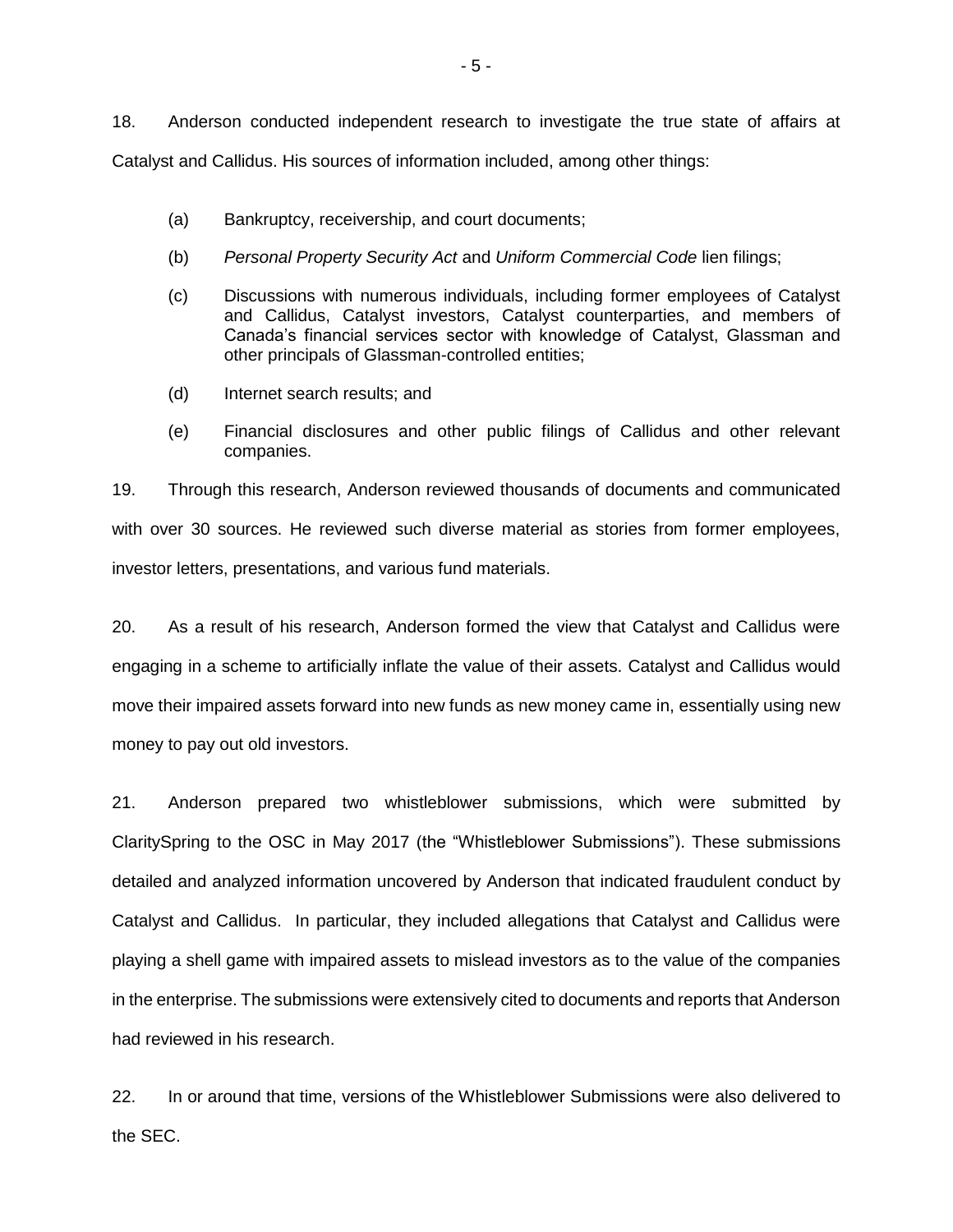23. As with other whistleblower cases, ClaritySpring funded its work on the Whistleblower Submissions by taking on investors. With the exception of Molyneux, all of the investors were third parties who, to the knowledge of Anderson and ClaritySpring, had no personal involvement in these matters. Molyneux invested \$20,000 in exchange for a 2% share of any whistleblower award. ClaritySpring also agreed to give Levitt a 10% share of any whistleblower award received by ClaritySpring for contributing information.

24. Contrary to what is alleged in the Fresh as Amended Statement of Claim, it is untrue that the motivation for filing the Whistleblower Submissions was to further some conspiracy to harm the plaintiffs. Rather, as professional whistleblowers, Anderson and ClaritySpring have a specific interest in bringing to light fraudulent practices by members of the investment industry. The Whistleblower Submissions were filed in furtherance of that interest. Anderson and ClaritySpring had no personal animus toward Catalyst, Callidus or Glassman.

#### **Anderson and ClaritySpring Communicate with the Media**

25. In or around January or February 2017, Anderson contacted Rob Copeland ("Copeland"), a reporter at the Wall Street Journal, to inform him about the information Anderson had uncovered about Callidus and Catalyst. Anderson later provided copies of the Whistleblower Submissions and some supporting documents to Copeland.

26. Contrary to what is alleged in paragraph 146 of the Fresh as Amended Statement of Claim, Anderson did not recruit Copeland to join any conspiracy. Copeland was a well-respected reporter at the Wall Street Journal, a mainstream business-focused newspaper that has won dozens of Pulitzer Prizes for its reporting. Anderson approached Copeland with information about Catalyst and Callidus because he believed the Wall Street Journal may have an interest in reporting on that information.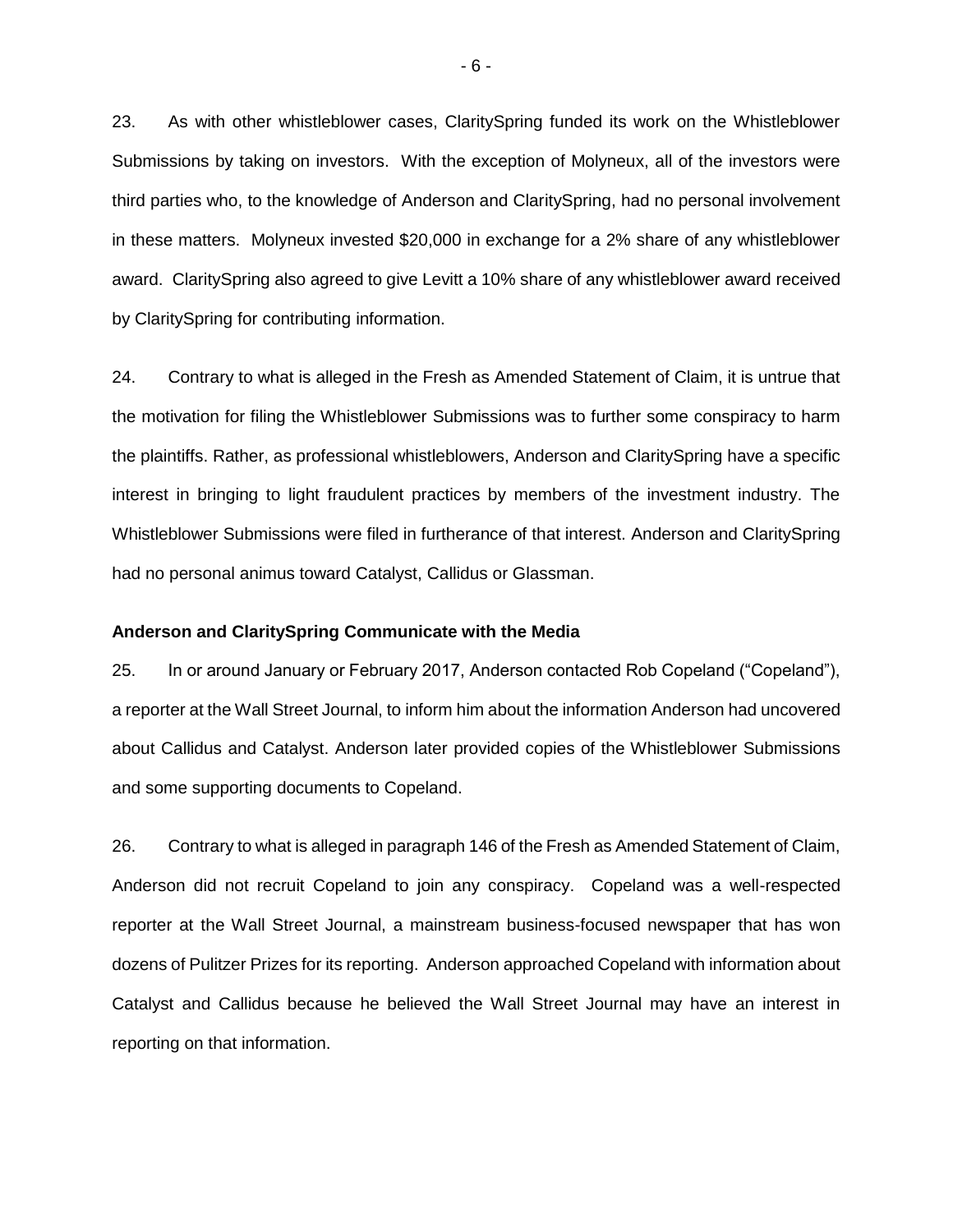27. By approximately March 2017, Anderson had also contacted Lawrence Delevigne ("Delevigne"), a reporter at Reuters. Anderson also communicated with Bruce Livesey ("Livesey"), a reporter whom Anderson understood was working on an article relating to Callidus and Glassman.

28. According to the plaintiffs, neither Delevigne nor Livesey published articles on the matters raised in the Whistleblower Submissions.

29. An article written by Copeland was published in the Wall Street Journal on or about August 9, 2017. Anderson was nothing more than a source to Copeland. Anderson had no control over the content of Copeland's article. Nor did he review the Copeland article prior to its publication. Anderson gave no instructions or suggestions as to the timing of the release of the Copeland article.

#### **No Liability**

30. ClaritySpring and Anderson deny, without limitation, any and all allegations of wrongdoing, howsoever arising, in the Fresh as Amended Statement of Claim.

31. Anderson and ClaritySpring deny any and all allegations of defamation in the Fresh as Amended Statement of Claim.

32. The delivery of the Whistleblower Submissions to the OSC and any related communications with OSC investigators are covered by absolute privilege and therefore are not actionable.

33. With respect to their communications with reporters like Copeland, Anderson and ClaritySpring rely on the defence of fair comment. The communications with the reporters were expressions of opinion, based on true facts and made in good faith and without malice. The communications were on a matter of public interest, and in particular, on the conduct and practices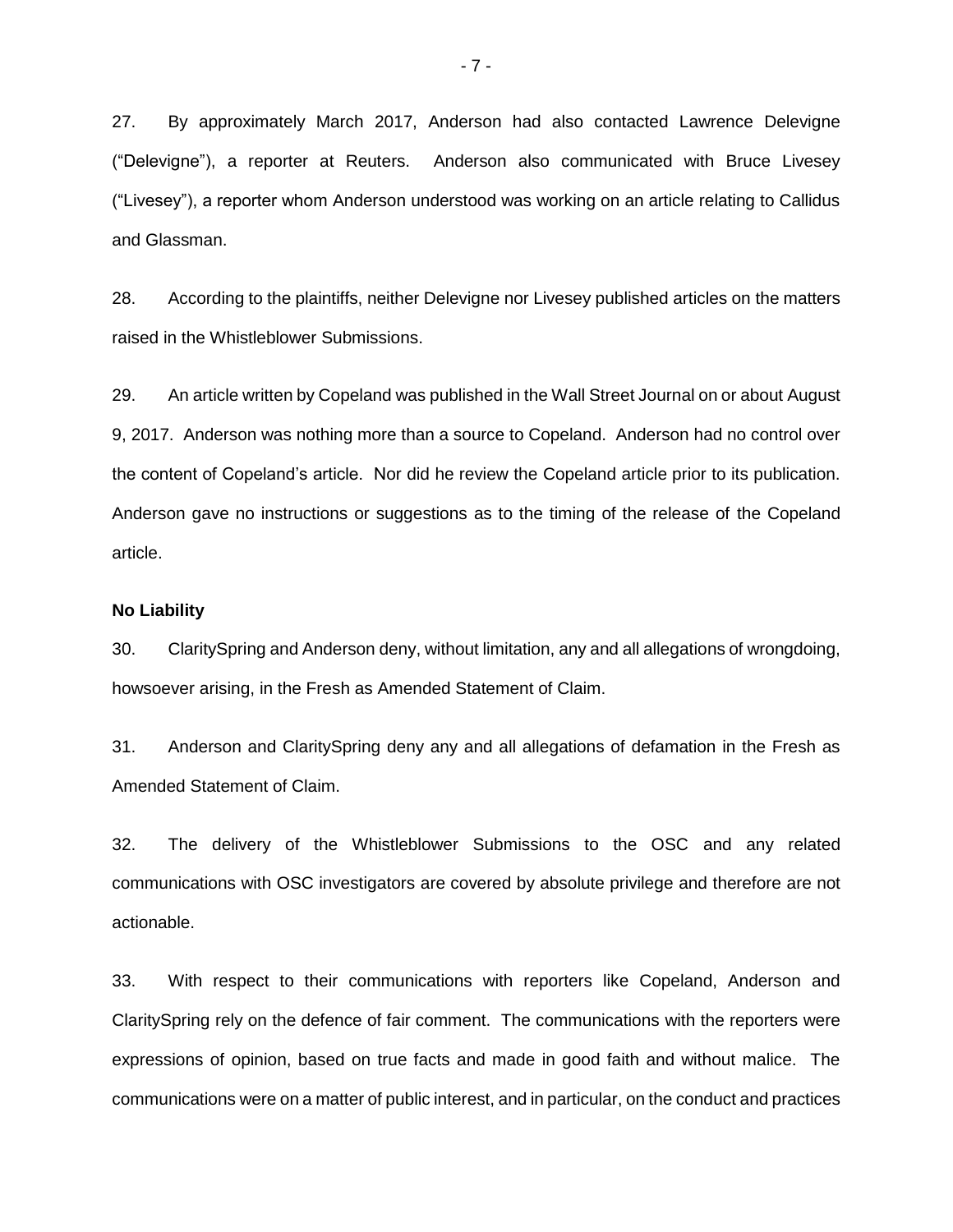of a prominent private equity firm that had accepted billions in investment capital, largely from public and prominent institutions, and a public company of which it was a majority shareholder.

34. The communications by Anderson and ClaritySpring to the reporters constitute responsible communication on a matter of public interest. They concerned the potentially fraudulent conduct and practices of a prominent private equity fund and a public company.

35. Anderson and ClaritySpring carried out a thorough investigation to prepare the Whistleblower Submissions which were the basis of the communications to the reporters. The investigation included gathering and reviewing a substantial volume of documentation. That documentation included, but was not limited to, the plaintiffs' public filings and other documents prepared by the plaintiffs or entities controlled by the plaintiffs for investors. The documentation also included, *inter alia*, publicly-available reports prepared by established ratings agencies. Anderson and ClaritySpring interviewed numerous individuals, including former employees of the plaintiffs and entities controlled by the plaintiffs. Anderson and ClaritySpring were diligent in verifying the accuracy of the information contained in the Whistleblower Submissions.

36. It was critically important to Anderson and ClaritySpring that the Whistleblower Submissions were accurate, and that the conclusions contained therein were reasonably supported by the information that was gathered through their investigation. A substantial part of ClaritySpring's business is making whistleblower submissions to regulators like the OSC and the SEC. Anderson and ClaritySpring knew that delivering a false and misleading whistleblower submission to regulators would impact the credibility of any submission Anderson and ClaritySpring made in the future.

37. The particular circumstances of this case did not require Anderson and ClaritySpring to provide the plaintiffs with an opportunity to comment on the allegations in the Whistleblower

- 8 -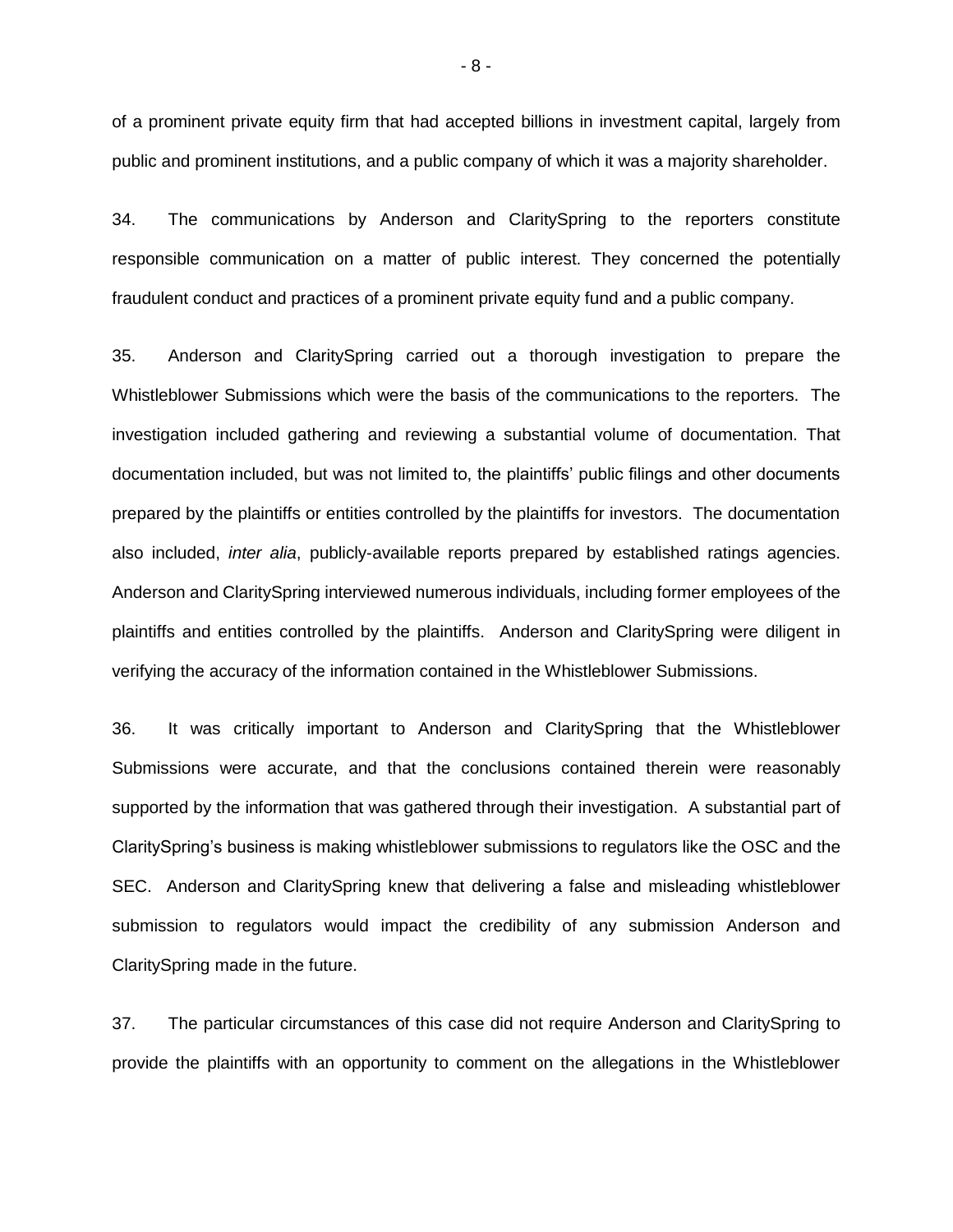Submissions prior to their delivery to the reporters. At all times, Anderson and ClaritySpring knew that the reporters would seek the plaintiffs' position prior to the publication of any article.

38. In the further alternative, Anderson and ClaritySpring rely on the defence of qualified privilege. The alleged defamatory communications to the reporters were made without malice on an occasion of privilege. As whistleblowers, Anderson and ClaritySpring had a legitimate interest in, and a duty to, communicate reliable information concerning the plaintiffs' potentially fraudulent conduct and practices to members of the media, like the reporters. The reporters had a corresponding interest in receiving the information contained in the Whistleblower Submissions.

39. Anderson and ClaritySpring deny the allegation that they participated in any conspiracy with the other defendants or any other person, either for the predominant purpose of causing injury to the plaintiffs or to commit any unlawful act.

40. Anderson and ClaritySpring deny that they committed any unlawful act.

41. Taking short positions on a security is a legitimate investment strategy and is not unlawful. ClaritySpring took short positions on Callidus' shares because Anderson believed the shares were overvalued as a result of Callidus inflating the value of its loan portfolio. The short positions taken by ClaritySpring were not material. At no time did Anderson or ClaritySpring coordinate with any other defendant in shorting Callidus' stock.

42. Anderson and ClaritySpring also deny the allegation that they breached ss. 126.1 or 126.2 of the Ontario *Securities Act*. Neither of those statutory provisions is capable of grounding civil liability. Section 126.2 in particular gives rise to a statutory right of action for damages only against certain categories of persons, in the context of misrepresentations alleged in certain core disclosure documents, which are not applicable to the allegations made by the plaintiffs. In any event, the provisions of the Ontario *Securities Act* are not applicable to the allegations against ClaritySpring and Anderson, which relate to conduct committed in the United States, by an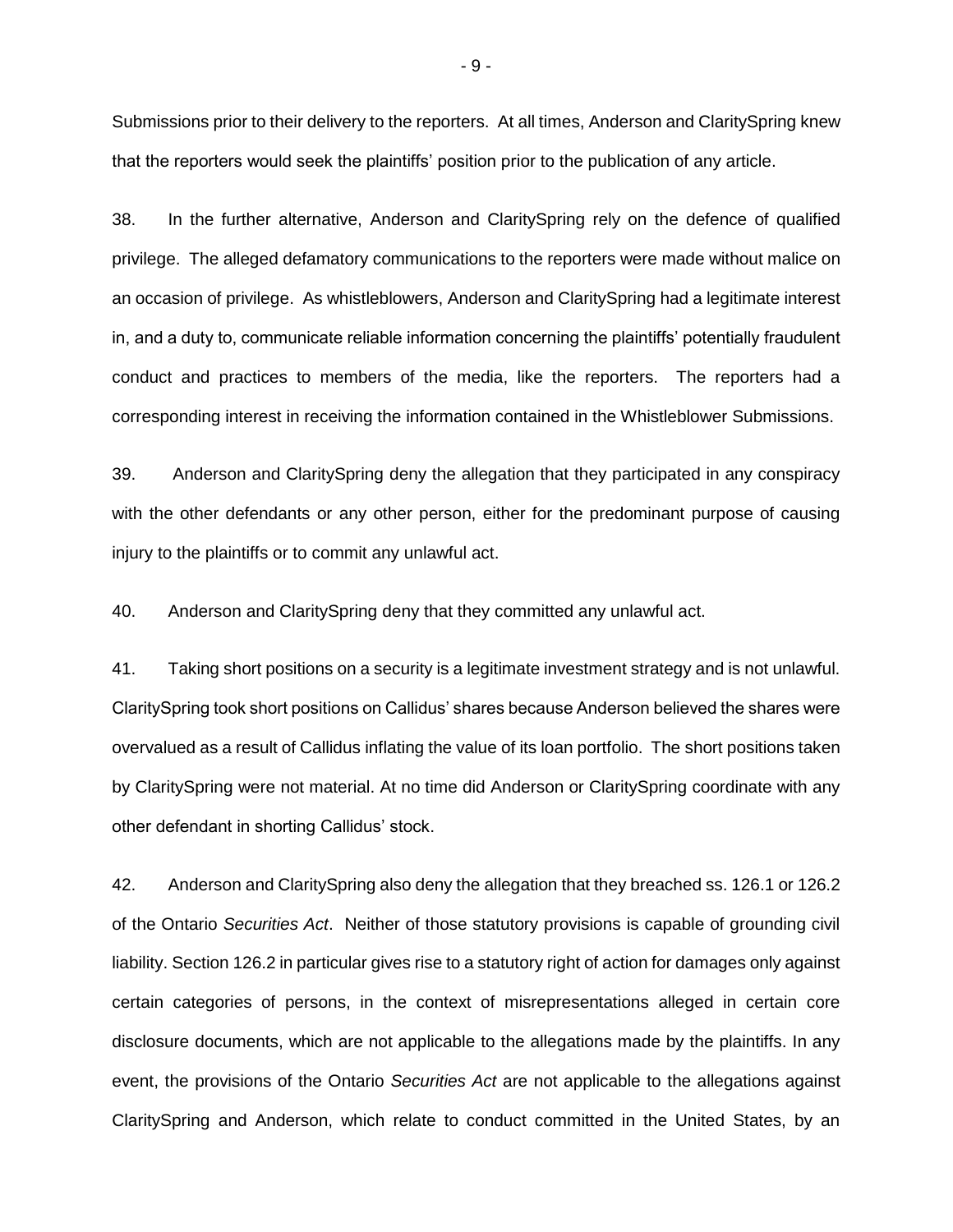individual and company residing in the United States. Applying these statutory provisions in these circumstances would amount to an improper jurisdictional overreach.

43. Anderson and ClaritySpring further deny that they are liable for the tort of intentional interference with economic relations. Neither ClaritySpring nor Anderson committed any unlawful act against a third party with the intention of causing harm to the plaintiffs.

#### **No Damages**

44. Anderson and ClaritySpring deny that the plaintiffs have suffered any of the loss or damage claimed in the Fresh as Amended Statement of Claim.

45. In the alternative, to the extent the plaintiffs have suffered any loss or damage, which is denied, such loss or damage was caused by the plaintiffs' own conduct and business practices and not by any act or omission on the part of Anderson and ClaritySpring.

46. In the further alternative, the plaintiffs have failed to take appropriate steps to mitigate any loss or damage.

#### **Strategic Lawsuit Against Public Participation**

47. This action was brought by the plaintiffs to silence and/or intimidate whistleblowers, like Anderson and ClaritySpring, from bringing to the attention of securities regulators and the public potentially fraudulent and unethical conduct by a prominent private equity firm and a public company.

48. This action is a strategic lawsuit against public participation and should be dismissed on that basis. Anderson and ClaritySpring plead and rely on s. 137.1 of the *Courts of Justice Act*.

49. ClaritySpring and Anderson request that this action be dismissed with costs.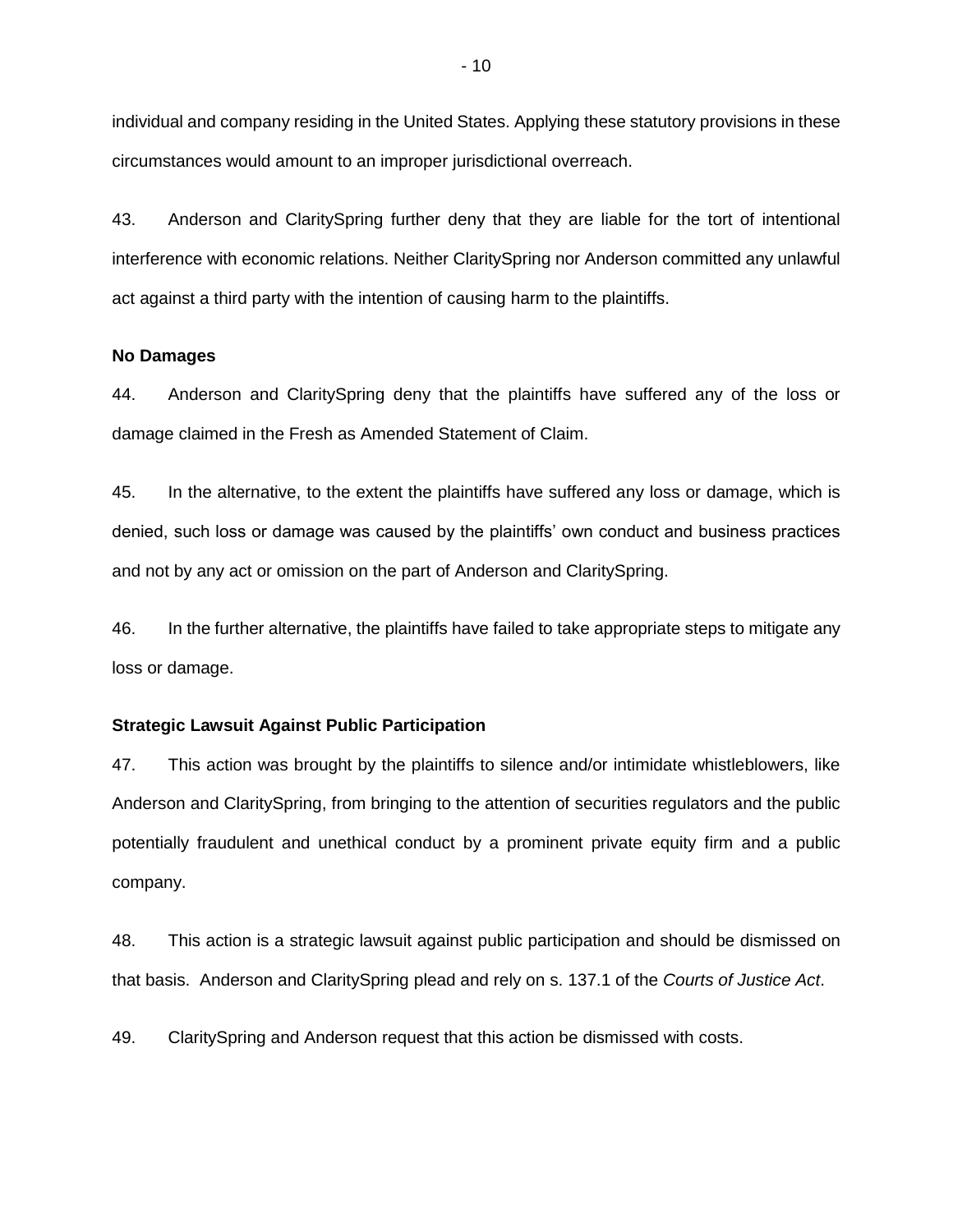September 30, 2019 **LERNERS LLP**

130 Adelaide Street West Suite 2400 Toronto, ON M5H 3P5

#### **Lucas E. Lung LSO#: 52595C**

llung@lerners.ca Tel: 416.601.2673 / Fax: 416.601.4192

### **Rebecca Shoom LSO#: 68578G**

rshoom@lerners.ca Tel: 416.601.2382 / Fax: 416.601.4185

Lawyers for the Defendants, ClaritySpring Inc. and Nathan Anderson

### TO: **GOWLING WLG (CANADA) LLP**

1 First Canadian Place 100 King Street West, Suite 1600 Toronto, ON M5X 1G5

**John E. Callaghan LSO#: 29106K** john.callaghan@gowlingwlg.com

## **Benjamin Na LSO#: 40958O**

Benjamin.na@gowlingwlg.com

#### **Matthew Karabus LSO#: 61892D**

matthew.karabus@gowlingwlg.com

Tel: 416.862.7525 Fax: 416.862.7661

#### **MOORE BARRISTERS**

Barristers and Solicitors 393 University Avenue, Suite 1600 Toronto, ON M5G 1E6

## **David C. Moore LSO#: 16996U**

david@moorebarristers.ca Tel: 416.581.1818, Ext. 222 / Fax: 416.581.1279

## **Kenneth G.G. Jones LSO#: 29918I**

kenjones@moorebarristers.ca Tel: 416.581.1818, Ext. 224 / Fax: 416.581.1279

Lawyers for the Plaintiffs/Defendants by Counterclaim, The Catalyst Capital Group Inc. and Callidus Capital Corporation and the Defendants to the Counterclaim, Newton Glassman, Gabriel De Alba and James Riley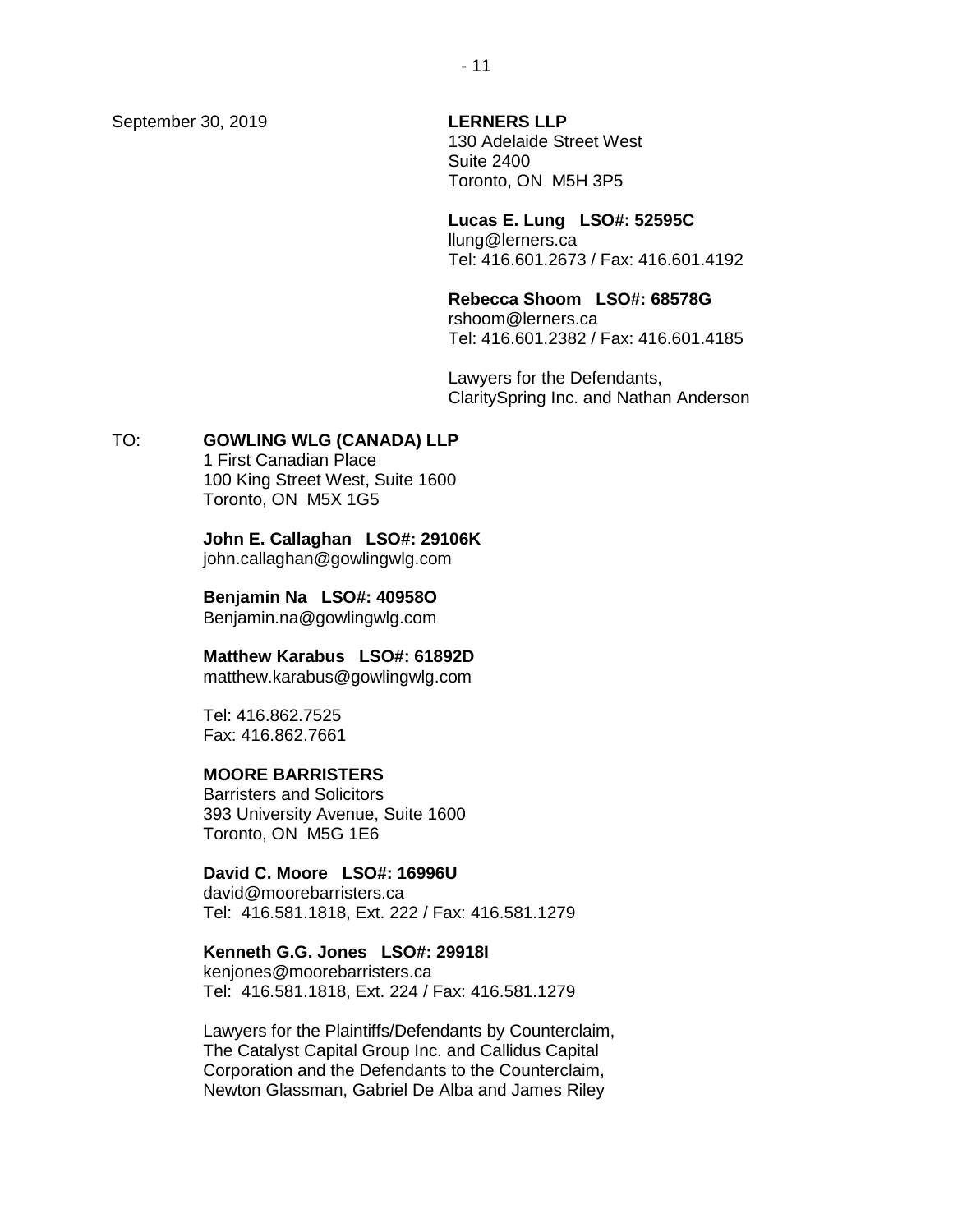## AND TO: **DAVIES WARD PHILLIPS & VINEBERG LLP**

155 Wellington Street West, 40<sup>th</sup> Floor Toronto, ON M5V 3J7

# **Kent Thomson LSO#: 24264J**

kthomson@dwpv.com Tel: 416.863.5566

## **Matthew Milne-Smith LSO#: 44266P**

mmilne-smith@dwpv.com Tel: 416.863.5595

### **Andrew Carlson LSO#: 58850N**

acarlson@dwpv.com Tel: 416.367.7437

Tel: 416.863.0900 / Fax: 416.863.0871

Lawyers for the Defendants, Plaintiffs by Counterclaim, West Face Capital Inc. and Gregory Boland

### AND TO: **TORYS LLP**

Barristers and Solicitors 79 Wellington Street West, Suite 3000 Box 270, TD South Tower Toronto, ON M5K 1N2

#### **Linda M. Plumpton LSO#: 38400A**

lplumpton@torys.com Tel: 416.865.8193

#### **Andrew Bernstein LSO#: 42191F**

abernstein@torys.com Tel: 416.865.7678

#### **Stacey Reisman LSO#: 72184U**

sreisman@torys.com Tel: 416.865.7537 / Fax: 416.865.7380

Lawyers for the Defendants, M5V Advisors Inc. c.o.b. Anson Group Canada, Admiralty Advisors LLC, Frigate Ventures LP, Anson Investments LP, Anson Capital LP, Anson Investments Master Fund LP, AIMF GP, Anson Catalyst Master Fund LP, ACF GP, Moez Kassam, Adam Spears and Sunny Puri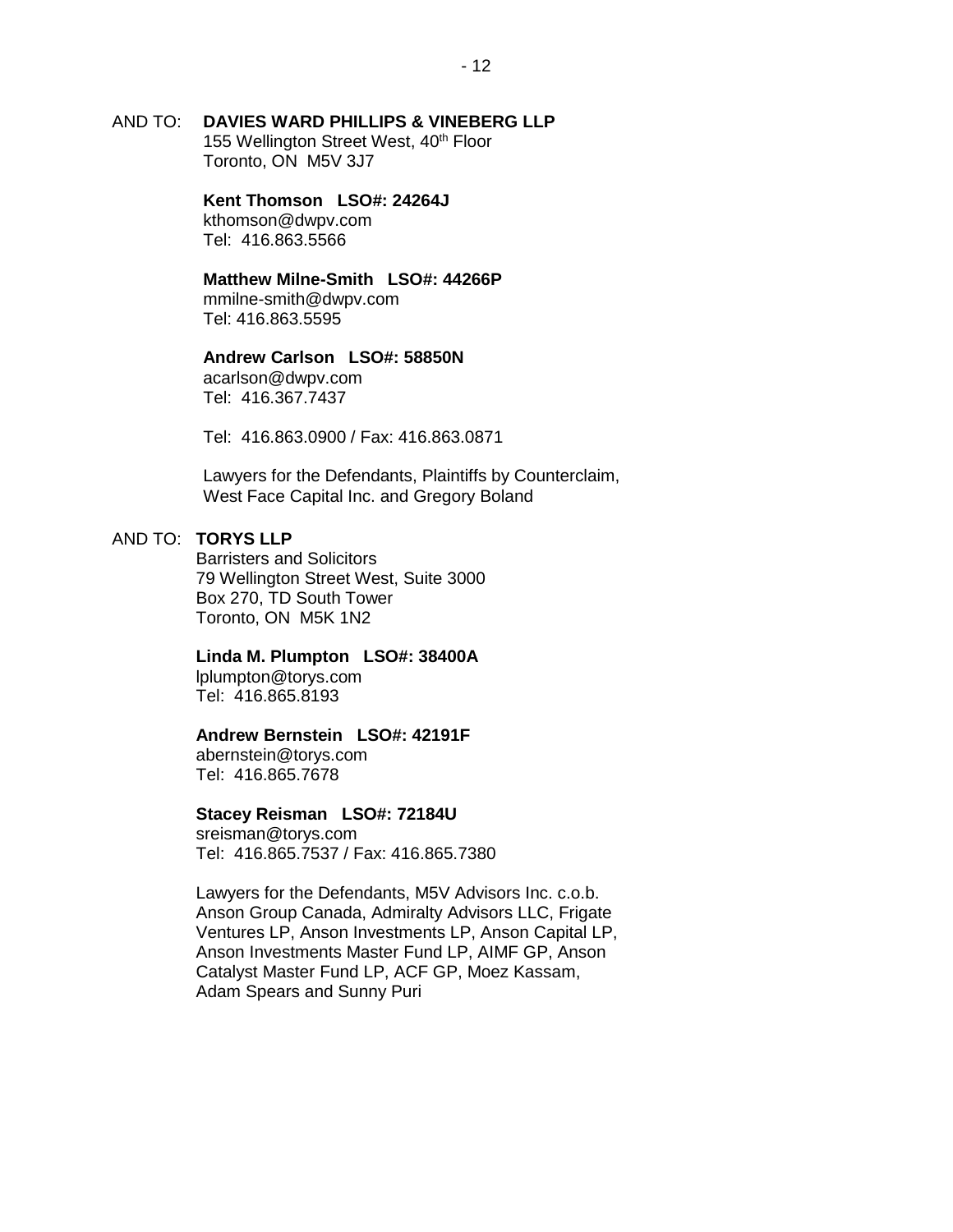## AND TO: **MILBURN & ASSOCIATES**

20 Toronto Street, Suite 860 Toronto, ON M5C 2B8

**A. Jane Milburn LSO#: 39199U** jmilburn@milburnlaw.ca Tel: 647.728.8081 / Fax: 647.689.2983

**Devin M. Jarcaig LSO#: 62223U** djarcaig@milburnlaw.ca Tel: 647.728.8083 / Fax: 647.689.2983

Lawyers for the Defendant, Bruce Langstaff

### AND TO: **ST. LAWRENCE BARRISTERS LLP** 144 King Street East Toronto, ON M5C 1G8

## **Phil Tunley LSO#: 26402J**

Phil.Tunley@stlbarristers.ca Tel: 647.245.8282 / Fax: 647.245.8285

## **Alexi N. Wood LSO#: 54683F**

Alexi.Wood@stlbarristers.ca Tel: 647.245.8283 / Fax: 647.245.8285

### **Jennifer P. Saville LSO#: 68564F**

Jennifer.Saville@stlbarristers.ca Tel: 647.245.2222 / Fax: 647.245.8285

Lawyers for the Defendant, Rob Copeland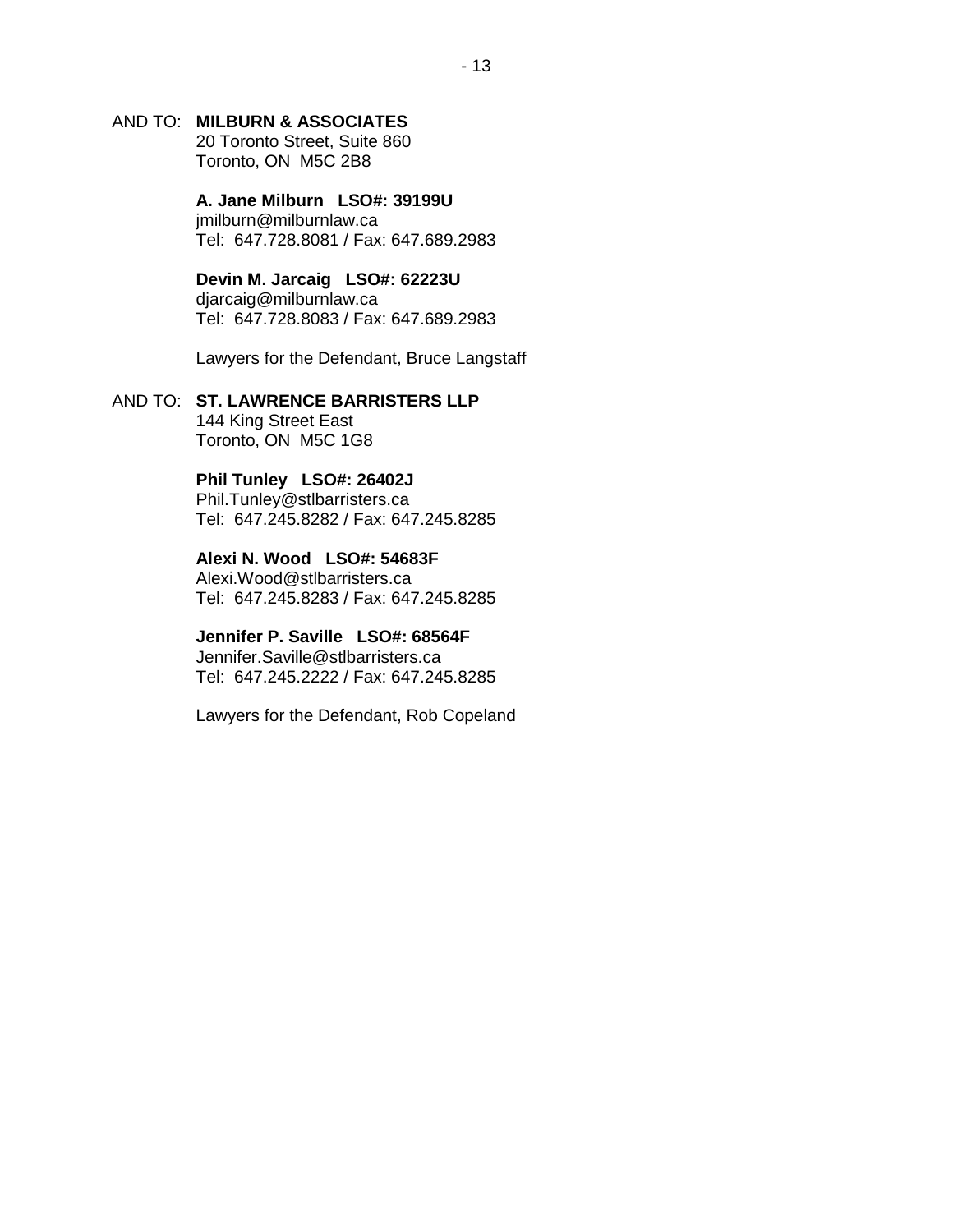### AND TO: **HUNT PARTNERS LLP**

21 Balmuto Street, Suite 1404 Toronto, ON M4Y 1W4

**Andrew D. Burns LSO#: 345912W** aburns@huntlegal.com Tel: 416.350.2934 / Fax: 416.943.1484

#### **SCOTT VENTURO RUDAKOFF LLP**

222 3 Avenue SW Calgary, AB T2P 0B4

### **Eugene J. Bodnar**

g.bodnar@svrlawyers.com

### **Breanne Campbell**

b.campbell@svrlawyers.com

Tel: 403.231.8209 / Fax: 403.265.4632

Lawyers for the Defendant, Kevin Baumann

## AND TO: **DARRYL LEVITT**

100-400 Applewood Crescent Vaughan, ON L4K 0C3 darryl@dlevittassociates.com

Defendant, Acting in Person

#### AND TO: **SOLMON ROTHBART GOODMAN LLP**

**Barristers** 375 University Avenue, Suite 701 Toronto, ON M5G 2J5

**Melvyn L. Solmon LSO#: 16156J** msolmon@srglegal.com Tel: 416.947.1093, ext 333 / Fax: 416.947.0079

## **Nancy Tourgis LSO#: 37349I**

ntourgis@srglegal.com Tel: 416.947.1093, ext 342 / Fax: 416.947.0079

Lawyers for the Defendant, Richard Molyneux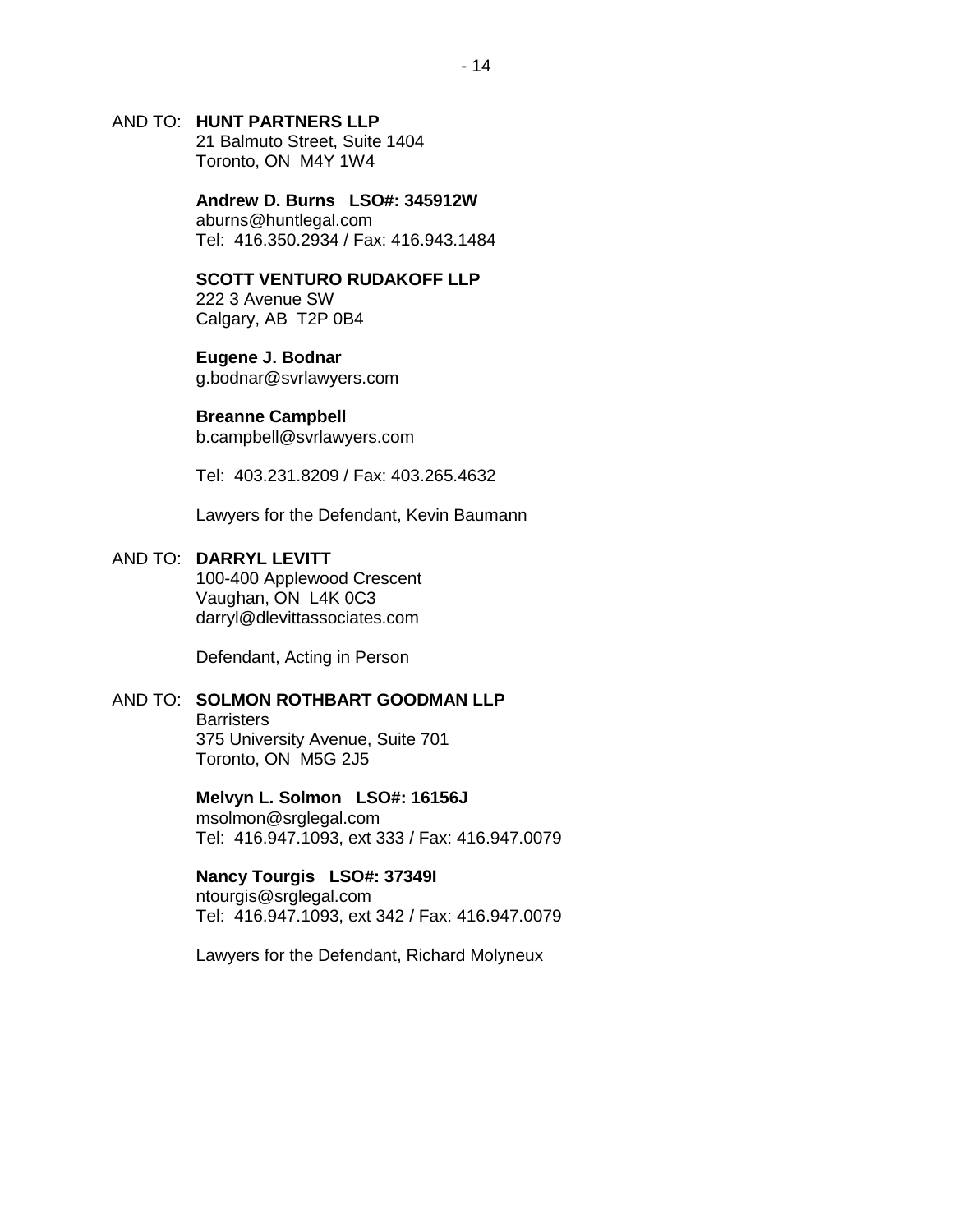## AND TO: **Ben J. Hahn LSO#: 64412J**

Barrister & Solicitor 31 Elm Street Bloomsbury Law Chambers Toronto, ON M5G 1H1

bhahn@onlawadvice.com Tel: 647.660.7979 / Fax: 647.660.8008

Lawyers for the Defendant, Gerald Duhamel

### AND TO: **MCCARTHY TÉTRAULT LLP** Suite 5300, Toronto Dominion Bank Tower Toronto, ON M5K 1E6

**R. Paul Steep LSO#: 21869L**

psteep@mccarthy.ca Tel: 416.601.7998 / Fax: 416.868.0673

## **Daniel Goudge LSO#: 69632J**

dgoudge@mccarthy.ca Tel: 416.601.7598 / Fax: 416.868.0673

Lawyers for the Defendant, George Wesley Voorheis

### AND TO: **JEFFREY MCFARLANE**

220 Dominion Drive Suite B Morrisville, NC 27560 Email: jmcfarlane@triathloncc.com

Defendant, Acting in Person

### AND TO: **A. DIMITRI LASCARIS LAW PROFESSIONAL CORPORATION** 360, Rue St. Jacques, Suite G101 Montreal, QC H2Y 1P5

#### **A. Dimitri Lascaris LSO#: 50074A** Tel: 514.941.5991 / Fax: 514.941.5991

Lawyer for the Defendant, Bruce Livesey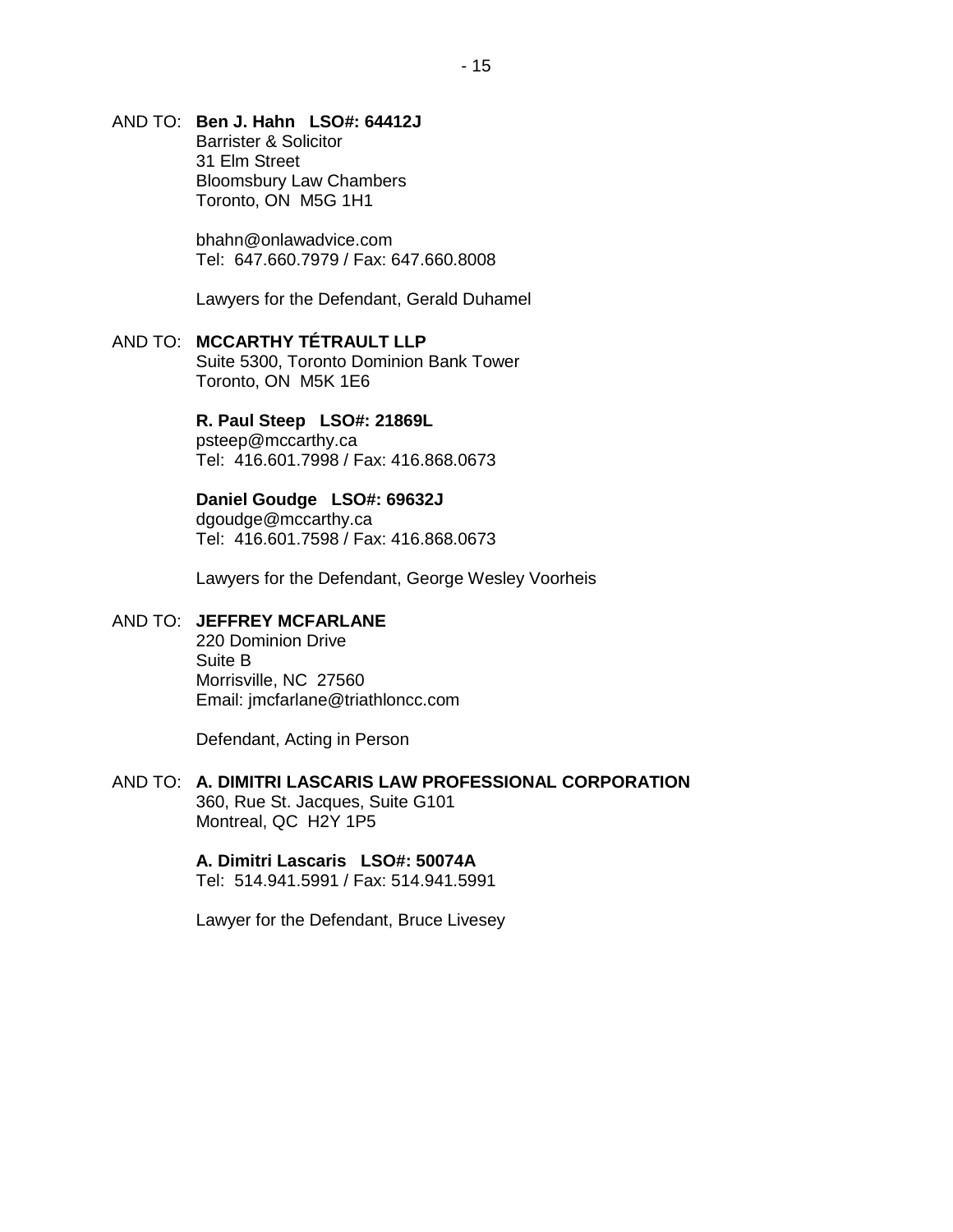## AND TO: **CRAWLEY MACKEWN BRUSH LLP**

Barristers and Solicitors Suite 800, 179 John Street Toronto, ON M5T 1X4

#### **Robert Brush LSO#: 40373N**

rbrush@cmblaw.ca Tel: 416.217.0822

#### **Clarke Tedesco LSO#: 55291C**

ctedesco@cmblaw.ca Tel: 416.217.0884

### **Dana Carson LSO#: 65439D**

dcarson@cmblaw.ca Tel: 416.217.0110

Fax: 416.217.0220

Lawyers for the Third Party, Canaccord Genuity Corp.

### AND TO: **ADAIR GOLDBLATT BIEBER LLP**

99 Wellington Street West Suite 1830, P.O. Box 14 Toronto, ON M5J 2N7

#### **John J. Adair LSO#: 52169V** jadair@agbllp.com

Tel: 416.941.5858

#### **Gordon McGuire LSO#: 58364S**

gmcguire@agbllp.com Tel: 416.941.5860

Tel: 416.499.9940 / Fax: 647.689.2059

Lawyers for the Defendants to the Counterclaim, B.C. Strategy Ltd. d/b/a Black Cube, B.C. Strategy UK Ltd. d/b/a BLACK CUBE

### AND TO: **MACKENZIE BARRISTERS**

120 Adelaide Street West Suite 2100 Toronto, ON M5H 1T1

#### **Gavin MacKenzie**

gavin@mackenziebarristers.com Tel: 416.304.9293 / Fax: 416.304.9296

Lawyers for the Defendant to the Counterclaim, Virginia Jamieson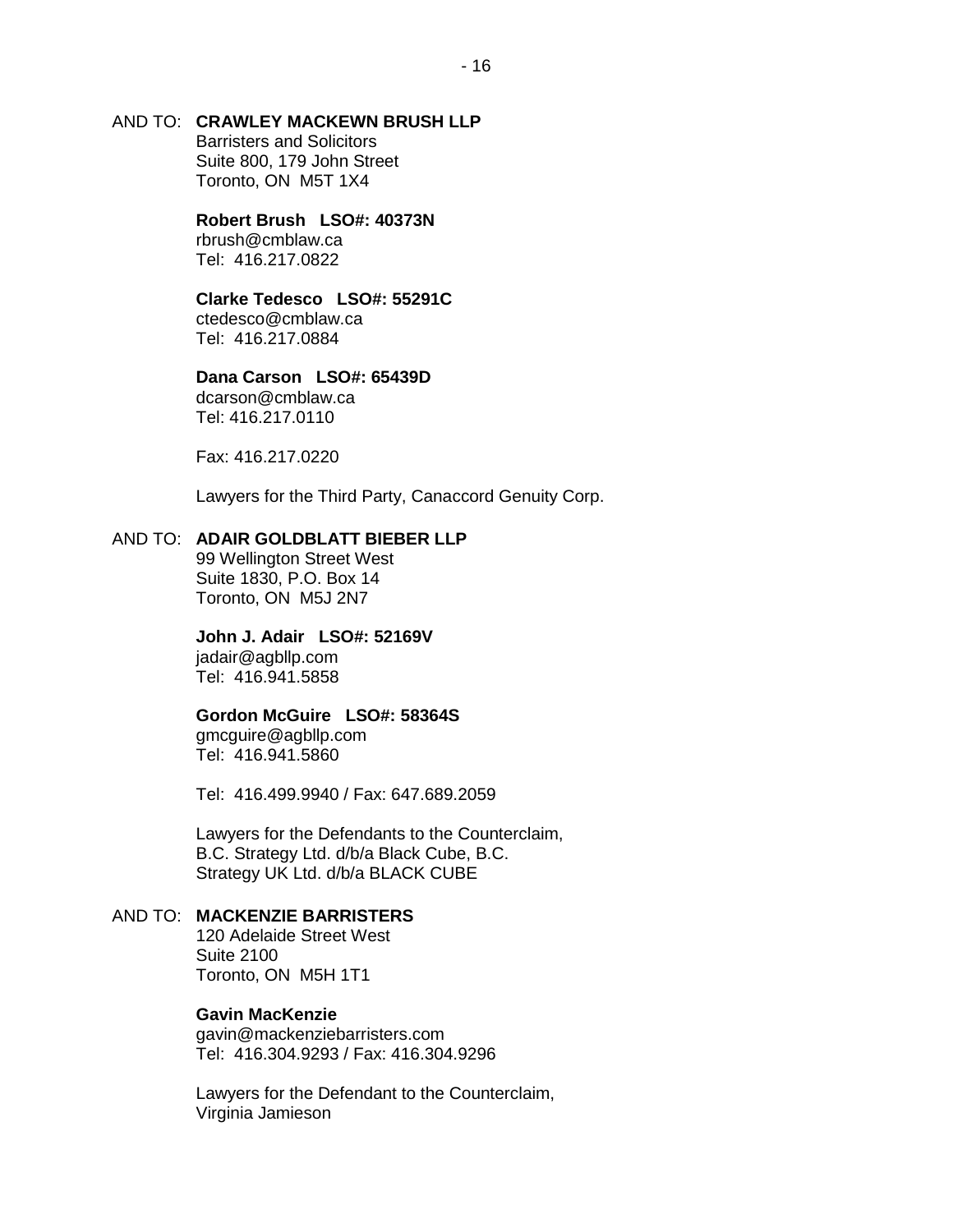## AND TO: **EMMANUEL ROSEN**

ID No. 56548456 26 Shaar Ha'amakim Street Hod Hasaron Merkus, Israel 45000

Defendant to the Counterclaim

## AND TO: **PSY GROUP INC.**

No. 51-517203-9 25 Basel Street Petah Tikva, Israel 49000

Defendant to the Counterclaim